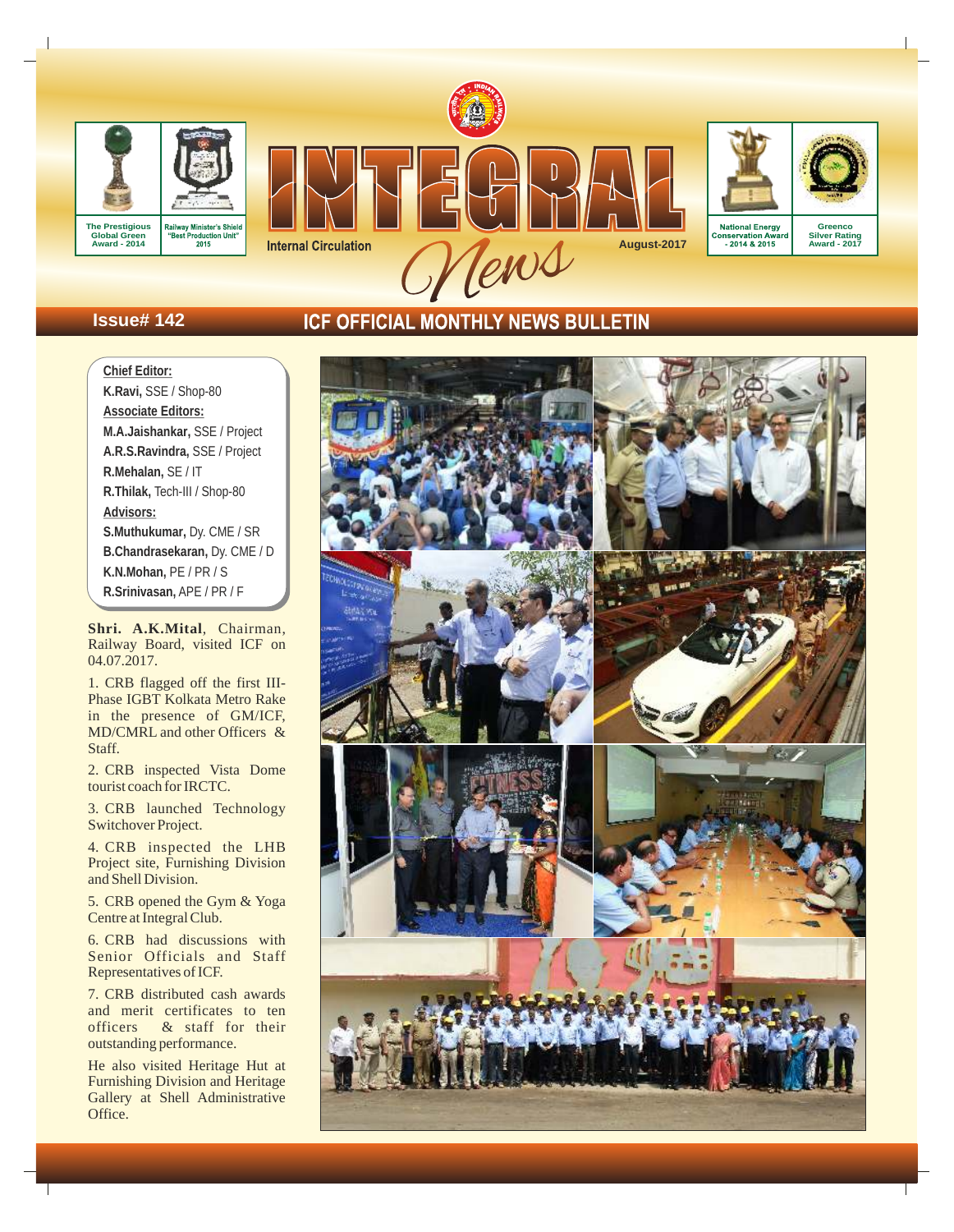

ISO 3834, 'Quality Requirements for Fusion Welding of Metallic Materials'is a much sought after certificate for the fabrication industry. ICF has won this certification recently. Considering the mammoth size of welders and welding machines, this is a big achievement. ISO 3834 certification is a mandatory requirement for EN15085 and IRIS. ISO 3834 & EN 15085 certifications together can entitle ICF to compete with global players including the Metro Coach Business. This certification is the culmination of three years of sustained efforts spearheaded by AWTI, the selfless and untiring efforts of supervisors and welder fraternity of ICF.



Inter Colony Volleyball Tournament was held at ICF from 04.07.2017 to 07.07.2017. South Colony team won the match.



A Cultural programme was organized by ICF Cultural Association on 07.07.2017 at Dr. Ambedkar Arangam.



Renovated Gallery, named after Ex-GM, **Shri. Hydari**, was inaugurated by **Smt. Sarala Banerjee**, Director, Sarala Art Centre and Kalaimamani **Smt. Urmila Sathyanarayanan**, Artistic Director, Natya Sankalpa, on 09.07.2017 in the presence of ICF's team of Officers and Staff.



Landscaping and Bio-Gas plant was inaugurated by **Shri. S. Sivasubramanian**, Sr. Tech., in the presence of ICF's team of Officers and Staff on 16.07.2017 at Tholkappiar Marriage Hall.



Renovated Pass Section at Furnishing was inaugurated by **Shri. S.C. Charles**, Ch.OS., in the presence of ICF's team of Officers and Staff on 17.07.2017.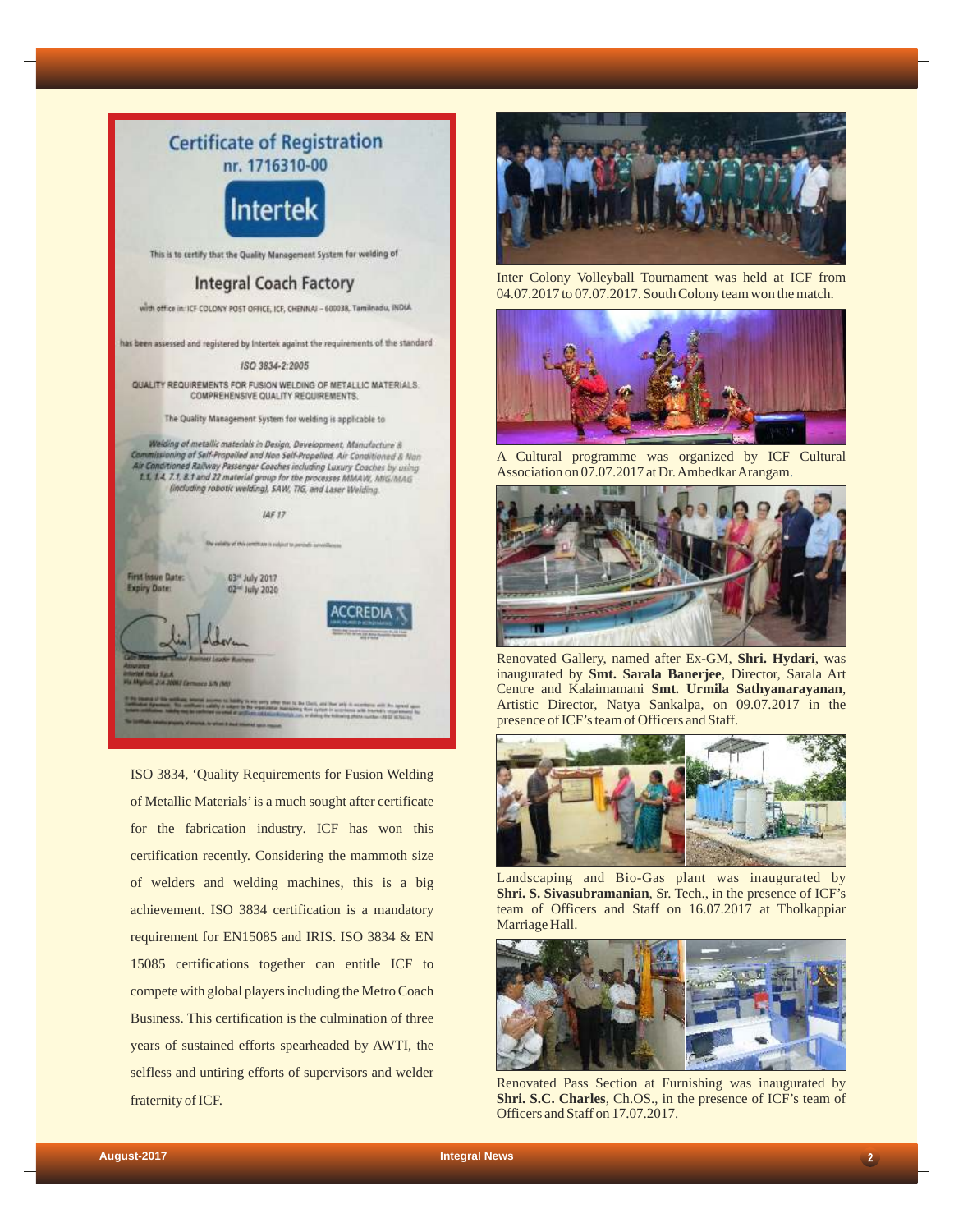

Renovated Stores Office/ Shell was inaugurated by **Shri. CH. V.V. Sathya Prasad**, Ch.OS, in the presence of ICF's team of Officers and Staff on 17.07.2017.



Modernised Assembly Lines of shop-30 was inaugurated by **Shri. N. Manickam**, Sr. Tech, on 18.07.2017, in the presence of ICF's team of Officers and Staff.



Modernised Advanced Welding Training Institute was inaugurated by **Shri. T.S.Ravichandran**, SSE, on 21.07.2017, in the presence of ICF's team of Officers and Staff.



Walk in cooler and improved storage space at ICF Hospital was inaugurated by **Shri. G. Panneerselvam**, Dresser, on 21.07.2017 in the presence of ICF's team of Officers and Staff.



Renovated Tennis Court at South Colony was inaugurated by **Shri. T. Chandrasekar**, International Tennis Player, on 21.07.2017 in the presence of ICF's team of Officers and Staff.



Auxiliaries Fabrication Facility at D-shop was inaugurated by **Shri. N. Sanjeevaiah**, SSE, on 22.07.2017, in the presence of ICF's team of Officers and Staff.



Renovated Trainee Officers' Rest House was inaugurated by **Shri. B. Mathew**, Sr. Tech/SSE/W/Per, on 27.07.2017, in the presence of ICF's team of Officers and Staff.



Sports Hostel was inaugurated by **Shri. M. Rajendran**, Ch.OS/CE's Office, on 31.07.2017, in the presence of ICF's team of Officers and Staff.



Landscaping developed by M/s. Knorr-Bremse India Pvt Ltd, opposite to Shell Administrative Building was inaugurated on 31.07.2017, in the presence of ICF's team of Officers and Staff.



In the modernized assembly lines of shop-30,compressed air lines have been provided with hose reels as shown in the photo. Employees need not to carry the hose and also need not to keep it in the cupboard, which would otherwise occupy a major portion of the cupboard. Like the ones used in petrol bunks, the hose can be pulled from the reel for use and once the work is over, it can be rolled back into the housing.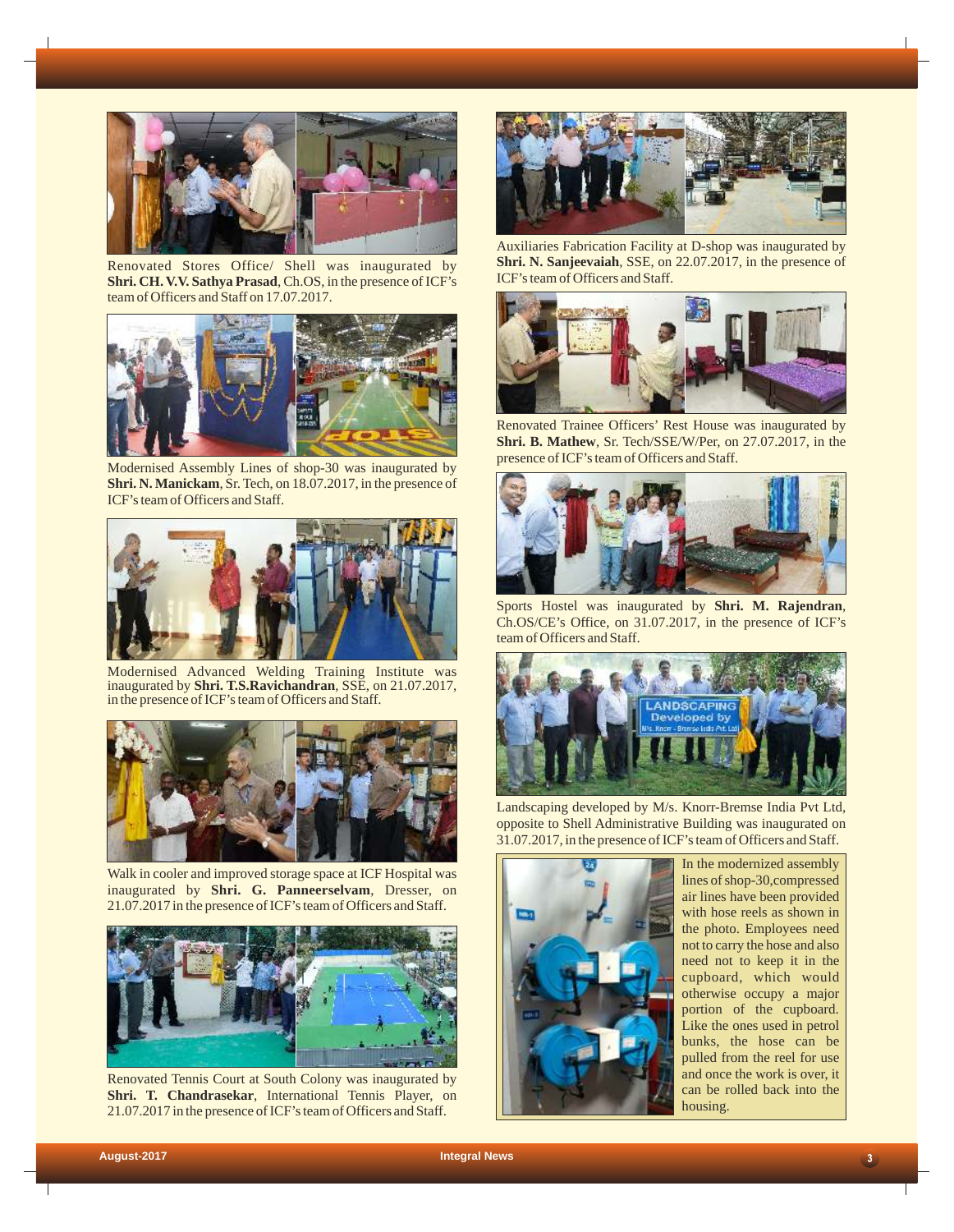

ICF Silver Jubilee Nursery and Primary School celebrated World Nature Conservation day on 28.07.2017. GM/ICF, Chairmam, Schools' Managing Committee, Welfare Officer along with school Headmistress, ten staff members and 120 children from IV & V Std participated in this program. More than 2000 seed bombs containing Neem and Pungai seeds were prepared by the students and teachers in the school and kept ready. These were thrown in the vast areas of Furnishing Division. Some passers by were also participated in this movement. This program is sure to make a great impact in the young minds to plant more trees in the areas of their dwellings, thus, saving our natural surroundings.

Chhatrapati Shivaji Terminus has been renamed as Chhatrapati Shivaji Maharaj Terminus, the station code 'CSTM'revised as 'CSMT'.

# **PERSON OF THE MONTH - JUNE 2017**





Tech-II, Shop-25 / Shell

SSE/D&D Office / Furnishing

**The following Officers/ Supervisors received award from CRB (Recommended by the respective PHODs/CHODs) on 04.07.2017 for their outstanding performance during the production year 2016-2017.**

| SI.<br>No.       | <b>Name</b>       | <b>Designation</b> |
|------------------|-------------------|--------------------|
| 1.               | V.Jayaraman,      | Sr.SO/Estt         |
| 2.               | R.B.Parasar,      | SEE/Comm           |
| 3.               | V.Lakshmikanthan, | <b>XEN-II</b>      |
| $\overline{4}$ . | T.Ravichandran,   | <b>AWM/Project</b> |
| 5.               | T.Karthikeyan,    | Pharmacist         |
| 6.               | D.Nagarajan,      | Ch.WI/PB           |
| 7.               | <b>B.Rani</b> ,   | DyCMM/SD           |
| 8.               | P.Saravanan,      | HC/RPF             |
| 9.               | Gandhimathi,      | <b>PS</b>          |
| 10.              | M.E.Srinivasan,   | DyCME/Fur          |



**Shri. N.Kamaraj**, AWM/A2/S, **Shri. R.Ravichandran**, PE/PL/S received award from GM for "One Month One Idea".

| <b>OFFICIAL POSTINGS</b>    |                                   |                 |  |  |  |  |
|-----------------------------|-----------------------------------|-----------------|--|--|--|--|
| Name S/Shri/Smt             | <b>Previous</b><br><b>Present</b> |                 |  |  |  |  |
| <b>K.S.Sridharan</b>        | Dy.CME/Plant                      | Leave           |  |  |  |  |
| V.Kalyana Sundaram          | Dy.CME/Prod                       | Dy.CME/Plant    |  |  |  |  |
| <b>U.Karunakumar</b>        | Leave                             | Dy.CME/Prod     |  |  |  |  |
| <b>K.T.Dominic</b>          | PE/PR2/S                          | $+$ WM/LHB      |  |  |  |  |
| <b>Hanuman Prasad Meena</b> | <b>WM/LHB</b>                     | Training        |  |  |  |  |
| <b>S.Narendran</b>          | WM/Plant/FACSO                    | +SME/MRVC/Fur   |  |  |  |  |
| <b>V.Jayapragash</b>        | <b>SME/MRVC/F</b>                 | Leave           |  |  |  |  |
| <b>K.Chandrasekaran</b>     | <b>AWM/SM/S</b>                   | $AWM/A-1/S$     |  |  |  |  |
| <b>K.C.Prakasan</b>         | $AWM/A-2/F$                       | <b>AWM/SM/S</b> |  |  |  |  |
| <b>Ajay Gosh</b>            | <b>AEN/Fur</b>                    | <b>IRIEEN</b>   |  |  |  |  |
| <b>K.Ravi</b>               | SSE/Works/F                       | <b>AEN/Fur</b>  |  |  |  |  |

### **Last date for submission of application:**

Application for Act Apprenticeship, ICF : 21.08.2017

| We deeply mourn the sudden demise of the following staff |                   |                    |                           |  |  |
|----------------------------------------------------------|-------------------|--------------------|---------------------------|--|--|
| SI.<br>No.                                               | <b>Name</b>       | <b>Designation</b> | Pay Unit<br>Shop / Office |  |  |
|                                                          | <b>M. Shankar</b> | Sr.Tech            | 22                        |  |  |
|                                                          | M. Pushparani     | Tech-I             | 45                        |  |  |

# **ICF CIRCULARS**

#### **PB/LW/115/CC/Vol.XI dt 25.07.2017:**

Shri. Vijaya Bhaskar, PE/PLF, is nominated as chairman of Workers Canteen/ Fur in place of **Shri. V. Jayapragash**, SME/MRVC/F, who has proceeded on leave till 02.08.2017.

#### **PB/RL/2/III dt 19.07.2017:**

Placement committee for postings/transfers of Group-C Mechanical artisans, supervisors, All ex-cadre, TTC, AWTI & Lab: SPO/WS, SME/M&P& SMM/P/S, Approving authority: CWE/S.

**PB/RL/Misc dt 05.07.2017 and JPO-1/2017 dt 28.06.2017:**

Procedure for Encashment of Leave through online.

#### **PB/Qrs/Publication of seniority dt 07.07.2017:**

The provisional quarters seniority list of Type-I to IV of General pool as on 15.06.2017 has been published.

**Shri. P.R.Viswanathan**, Dy.CPO/WS, has been nominated as Chairman for Thiruvalluvar Marriage Hall (ICF Diamond Jubilee Community Hall).

**Shri. Hurdanand Sinku**, S&WI, has been posted as Treasurer for South Colony Committee.

**Shri. S.Anand**, Ch.S&WI, has been posted as Secretary, Administrative Office Canteen/Fur.

| <b>Emergency pass issuing authority: S/Shri</b> |      |                                                             |  |  |
|-------------------------------------------------|------|-------------------------------------------------------------|--|--|
|                                                 |      | <b>R.Ramakrishnan, SSE-19, 15/3 East colony, 8056050253</b> |  |  |
| Thenarasu,                                      |      | CDMS, 174/5 West colony, 98406 80796.                       |  |  |
| <b>M.Mohandas.</b>                              | SSE. | 260/2 North colony, 9003149173.                             |  |  |
| P.Elanchezhian,                                 | SSE. | South colony. 9003149699.                                   |  |  |

# **GST Number of ICF: 33AAAGM0289C1ZQ**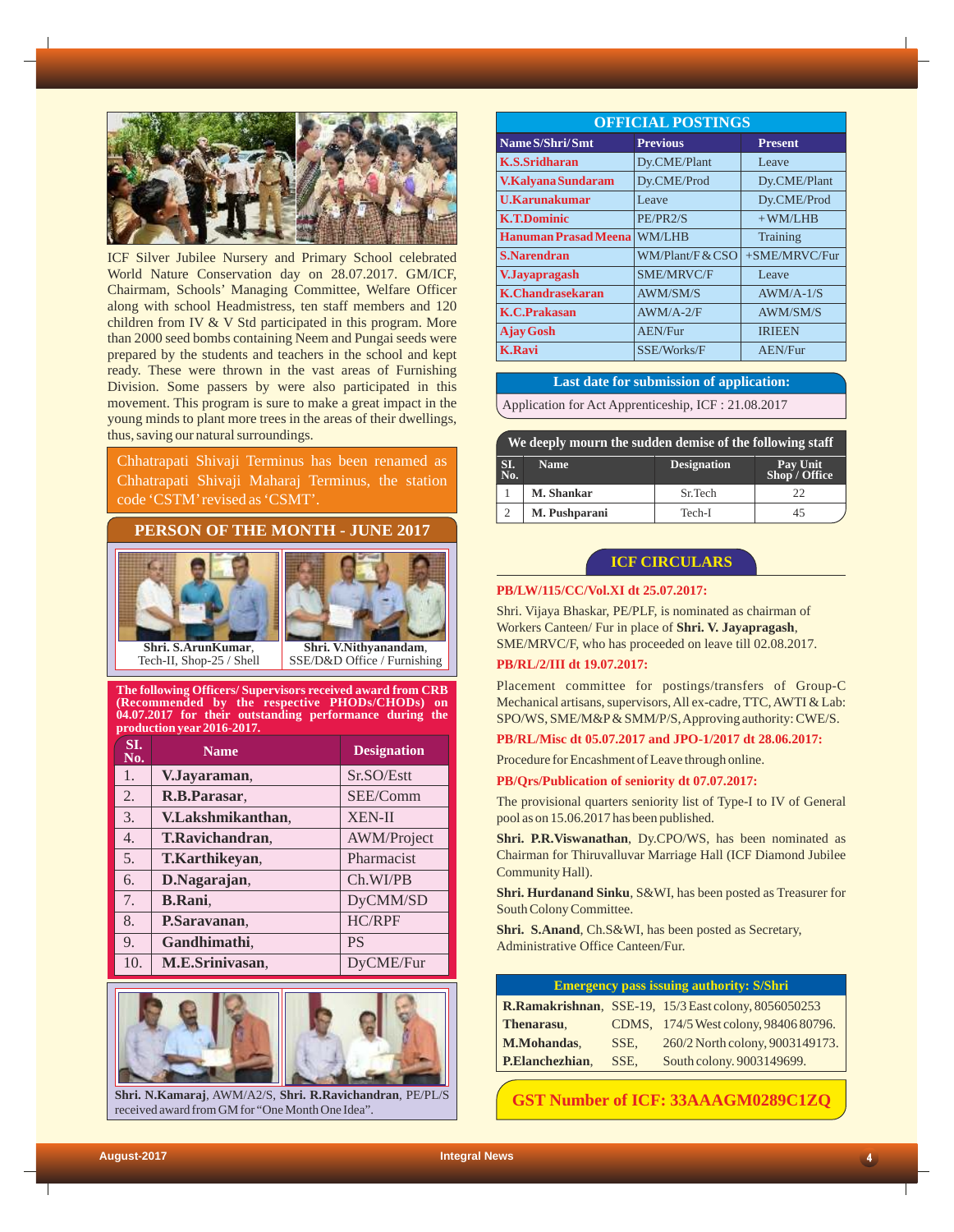| Officer in<br>charge          | <b>Location / Area</b>                                                                                 | <b>SSE</b> in charge | Phone No.                               |
|-------------------------------|--------------------------------------------------------------------------------------------------------|----------------------|-----------------------------------------|
| SEE/M<br>47305.               | Power supply<br>to shell                                                                               | SSE/MRS/S            | 47333,34,35<br>8056050057<br>8056050026 |
| 9003141316                    | Electrical complaints<br>including machine<br>maintenance of shell                                     | SSE/45(G)            | 47355<br>9003149125                     |
|                               | Electrical complaints<br>pertaining to GM<br>admn building, IT<br>centre                               | SSE/45/Admn          | 47373<br>9003149196                     |
| AEE/M<br>47307.<br>9003141312 | Telephone complaints                                                                                   | SSE/45/Tele          | 47381, 90<br>9003141320                 |
|                               | All colonies,<br>Perambur, Service<br>Building, Hospital,<br>TTC, AWTI, Schools,<br>Institute, Stadium | <b>SSE/74</b>        | 47374, 75<br>9003141338,<br>9003149122  |
|                               | Power supply to Fur                                                                                    | SSE/MRS/F            | 46333, 34<br>9003149135                 |
| AEE/M2<br>46355<br>9003141322 | Electrical complaints<br>including machine<br>maintenance of Fur,<br>Admn Building/Fur,<br><b>CRM</b>  | SSE/85(G)            | 46386<br>9003149154                     |
|                               | Power supply to LHB,<br>Electrical complaints<br>including machine<br>maintenance of LHB               | <b>SSE/85/ LHB</b>   | 46970<br>9003149144                     |

**FOR ELECTRICAL COMPLAINTS**

# **RAILWAY BOARD CIRCULARS**

**RBE 61/2017** : Staff from same GP/ Pay scale may be allowed to appear in selection for GDCE only if the selection is from Nonsafety to safety posts.

**RBE 62/2017** : Recruitment of persons with disabilities from open market on the Railways instructions.

**RBE 63/2017** : Liberalizations of provisions for drawl of advance from the State Railway Provident Fund by the subscribers.

**RBE 64/2017** : Recognition of Diesel Training Centre, Hubballi/SWR. List of training centres of IR enclosed.

**RBE 65/2017** : Ayurvedic/ Homeopathic dispenseries under SBF-Revised monthly honorarium.

**RBE 66/2017** : Revision of pension of pre-2016 pensioners/ family pensioners.

RBE 67/2017: Performance of sports persons in "6 Red snooker" will be considered instead of "8 ball pool" for promotion and incentive.

**RBE 68/2017** : Validation of Duty/ Privilege/ Post retirement complimentary passes in Hamsafar, Gatimaan, and all other special trains including Suvidha express, special trains on special charges etc.

**RBE 69/2017** : All absorbee pensioners who had taken 100% lumpsum amount in lieu of pension on absorption in PSUs/ Autonomous bodies in accordance with the then existing rule 37-A and in whose case 1/3 pension has been restored after 15 years, may be allowed restoration of full pension after expiry of computation period of 15 years from the date of payment of 100% lump-sum amount.

**RBE 70/2017** : Amendment to the Railway Services (Revised Pay) Rules 2016.

**RBE 71/2017** : Grant of HRAon the recommendations of 7 CPC. **RB 2017/O&M/ 10/2 dt 05.07.2017** .

The post of FA&CAO is redesignated as Principal Financial Advisor (PFA) and COS is redesignated as Principal Chief Materials Manager (PCMM).

#### **F.No. 12(4)/2016.EIII.Adt 07.07.2017** .

Family planning allowance shall stand discontinued w.e.f 01.07.2017.

Hon'ble Minister for Railways **Shri. Suresh Prabhakar Prabhu** launched the following initiatives on 12.07.2017: 1. RAIL CLOUD PROJECT.

- 2. NIVARAN-Grievance Portal (First IT Application on Rail Cloud).
- Cashless treatment Scheme in Emergency (CTSE) Scheme 3. and Handing over of 1<sup>st</sup> CTSE Card.

Railway has accepted downloaded e-Aadhaar as one of the prescribed proof of identity for undertaking journey in any reserved class.

Kolkata will get India's first underwater metro system, which will pass through Hooghly River. The first tunnel has been built 30 meters below the earth's surface near Howrah Bridge; a the first time in India, a tunnel has been made under a flowing river.

## **RECENT IMPROVEMENTS in ICF COACHES**

## **WiderWindow forLHB Non-AC Coaches**

LHB Non-AC Coaches (LS, LSCN) have two FRP windows of size 610mm X 560mm in every bay. These windows are prone to water ingress into the Coach. To alleviate this, larger windows of size 1460mm x 650mm in each bay are now provided; this gives panoramic view and better aesthetics.



Earlier

**UDAY(Utkrisht Double-deckerAC Yatri) Express**

As per the Railway Board's advice ICF, is going to refurbish existing double decker coaches into UDAY (Utkrisht Double Decker AC Yatri) express. The scope of work includes provision of LCD screens for passenger information and announcement in the three decks (Upper, Lower and Middle), Wi-Fi based infotainment, remodeling middle deck into dining area, vinyl wrapping of exterior and vinyl films for interiors.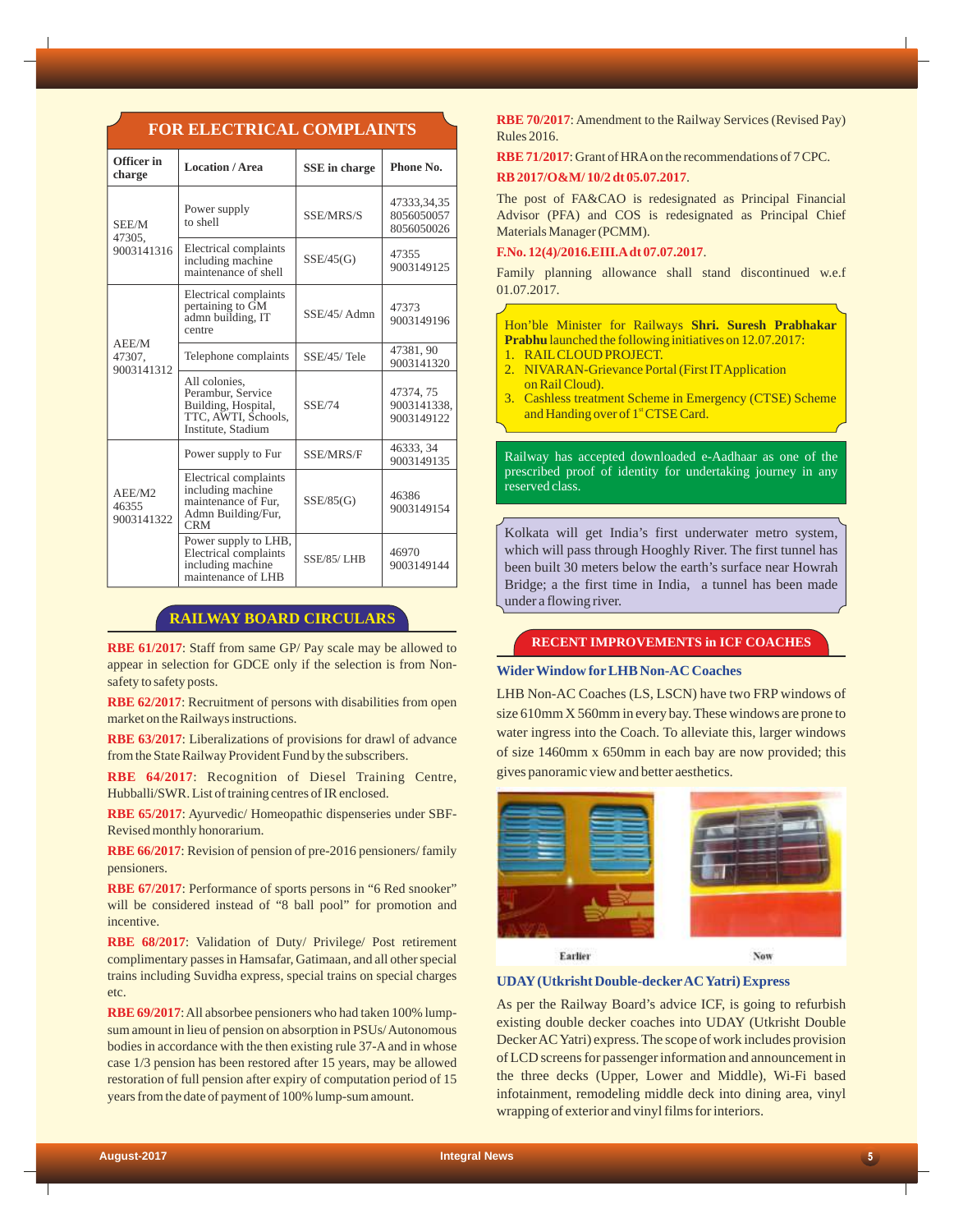| <b>EMPLOYEES RETIRING on 31<sup>th</sup> August 2017</b> |                              |                    |                                         |  |
|----------------------------------------------------------|------------------------------|--------------------|-----------------------------------------|--|
| SI.<br>No.                                               | <b>Name</b>                  | <b>Designation</b> | <b>Pay Unit</b><br><b>Shop</b> / Office |  |
| $\mathbf{1}$                                             | <b>John Arthur Sathyaraj</b> | Sr.Tech            | 18                                      |  |
| $\overline{2}$                                           | Veeraraghavan                | Tech Gr-I          | 24                                      |  |
| $\overline{\mathcal{E}}$                                 | Pandian                      | Sr.Tech            | 40                                      |  |
| $\overline{4}$                                           | <b>Balachandran</b>          | Sr.Tech            | Engg                                    |  |
| $\overline{5}$                                           | <b>Radhakrishnan</b>         | Tech Gr-I          | 30                                      |  |
| 6                                                        | <b>Surendran</b>             | Sr.Tech            | 30                                      |  |
| $\overline{7}$                                           | <b>Veeraragavan</b>          | Sr.Tech            | 32                                      |  |
| 8                                                        | <b>Kumar</b>                 | Tech Gr-I          | 32                                      |  |
| 9                                                        | <b>Venkata Rao</b>           | S.S.E              | 33                                      |  |
| 10                                                       | <b>Rosamma</b>               | Tech Gr-I          | 34                                      |  |
| 11                                                       | <b>Samba Murthy</b>          | Sr.Tech            | 39                                      |  |
| 12                                                       | Gangadharan                  | Sr.Tech            | 54                                      |  |
| We wish them A Happy & Peaceful Retired Life!            |                              |                    |                                         |  |

**ASHRAYA:** Admission of the academic year 2017 – 2018 is continuing at Ashraya, a school for mentally challenged, run by Southern Railway Women's Headquarters Organisation. The school offers individualized educational programme for mentally challenged children from the age of six years. Applications for admission at Ashraya can be obtained at the School premises located at No.123 Railway Colony, Poonamallee High Road, Chennai Egmore – 600 008. For further details please contact Coordinator / Ashraya at Landline Number 044 26424798 or Mobile No. 98419 22226. Deserving people may please make use of this extended admission facility.

# **An Appeal to all ICFCitizens**

As per Energy Conservation Act, BEE Identified ICF as Designated consumer under PAT Scheme (Performance, Achievement, Trade). Under this, ICF is given a target of 939MTOE/coach to be achieved by Mar'19. The figure for 2016-2017 is 714. If ICF doesn't meet this target, ICF has to buy credits from companies who exceed their target. If ICF exceeds the targets, ICF can sell the credits to other companies who fail to meet BEE target. All employees are exhorted to contribute in reducing consumption of electricity, furnace oil and gases like LPG, acetylene etc., and increase the production of coaches, so that ICF becomes first coach manufacturing unit to get "Platinum rating" and also earn money by selling energy credits. : - CEE/ICF.

## **Energy conservation measures by ICF**

- 1. ICF's 10.5 MW windmills at Tirunelveli district are meeting complete energy needs of ICF Factory, first of its kind in Indian Railways.
- 2. Solar power plant of 2MW capacity is under erection at LHB shed roof top under PPPA. Railway will spend NIL and ICF will get electricity at Rs. 4.88 per unit.
- 3. Works for installation of LED lights, worth Rs.5 Crore is under execution.

#### **Greenary covered in ICF:**

- 1. Lake view park opposite ICF car parking and opposite North colony.
- 2. Heritage hut with park near Shop-30/36.
- 3. Greenary at ICF Guest House, Integral Club and on the sides of Integral Salai up to Loco Works entrance.
- 4. Parks in North, South, East and West colony.
- 5. Vertical gardens at DyCMM/FD office, RB-IV and Shop-87.
- 6. Road side plants on Dr Ambedkar Road, Mahatma Gandhi Road inside Shell factory.
- Lawn near officers' gate at Shell and LHB gate.
- 8. Sculpture park near Fur workers'gate.
- 9. Tree plantation on RESURGENCE road and SYNERGYroad.
- 10. Greenary at ICF Kalyanamandapam, RPF Parade Ground, all along the LHB Road.
- 11. Trains park.
- 12. Lawns at apprentice hostel and subordinate rest house.
- 13. Small gardens on the sides of & B sheds.
- 14. Park opposite D&D Building.

**BLOSSOMS:** A Crèche named 'Blossoms' for children is being run by the Southern Railway Women's Headquarters Organisation at No.119-B, Brooks Road (opposite Railway Hospital), Perambur, Chennai, for the past 26 years. The children of employed parents are being taken well care of by dedicated and experienced staff. Children of ages from 6 months to 15 years are admitted in the crèche. The crèche 'Blossoms' is fully furnished with play materials and recreational items. Interested parents desiring to admit their children may please contact SRWWO at the address given above. For guidance and information, they may also contact mobile number 89395 97351 or Railway Number 29645.



ICF has manufactured the new Metro coaches for Kolkata Metro Railway System, which are at par with the other Metro coaches in India. This eight car train has 4 motor coaches, two driving trailer coaches and two trailer coaches.

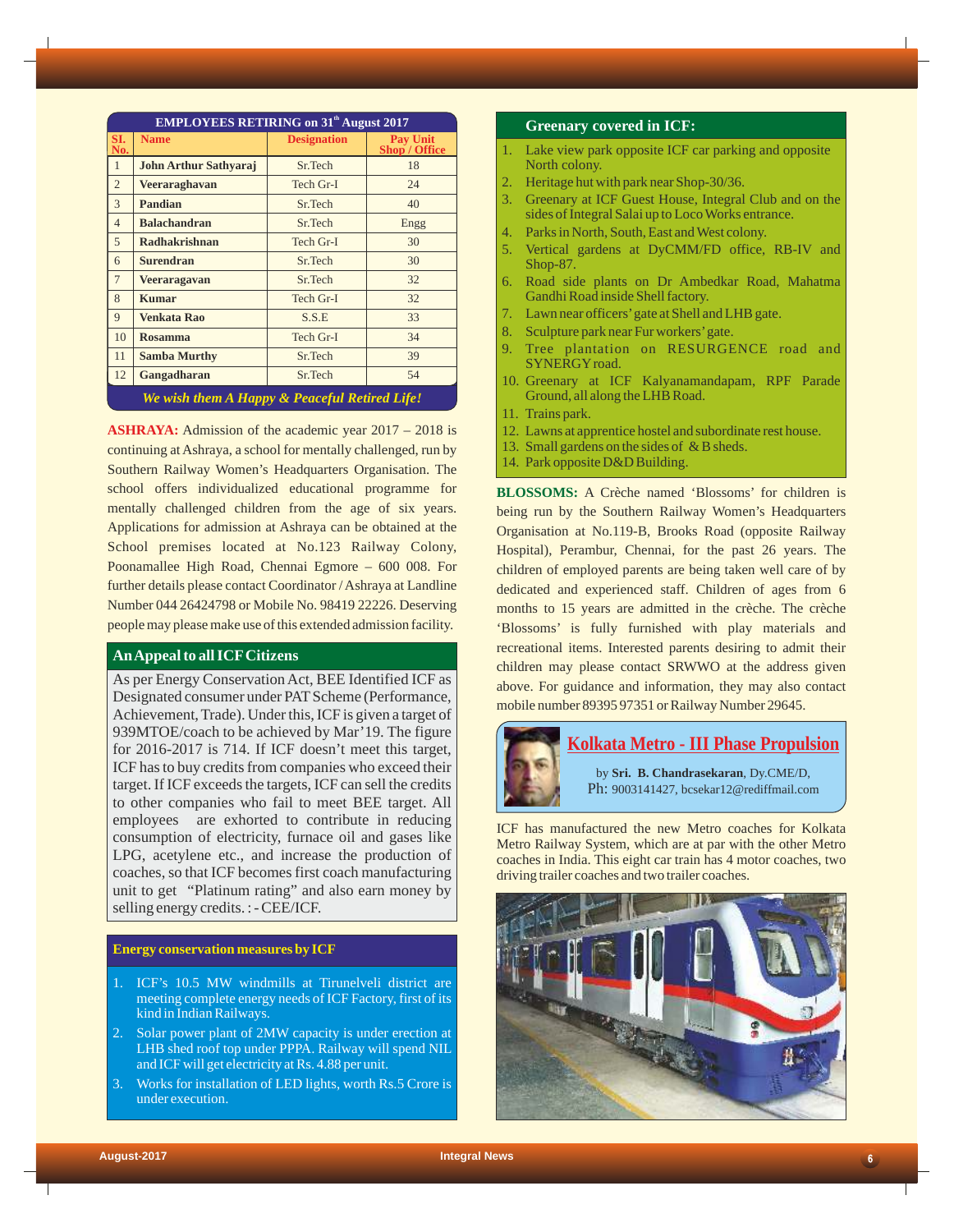The coaches are built on stainless steel body and propelled by III-phase IGBT based electric propulsion system. The propulsion system is indigenously manufactured and supplied by M/s Medha, Hyderabad.

The driving end nosecone has been designed with aerodynamic curves and integrated fenders that gives streamlined exterior finish to the train. More vibrant colour pattern of the exterior is another feature that catches the eye of the onlooker. Driving cab is revamped to make it more driver friendly. Emergency exit at the driving end has been fitted with easy-to-operate door cum ladder system.



Traditionally, ICF type bogies are provided in all EMU and Metro coaches. For the first time in IR, a bolster-less Y-frame bogie has been developed for the Kolkata Metro, which is adopted in Metro or EMU trains worldwide. This bogie is free of coil springs. Primary suspension has Conical Rubber Springs while secondary suspension has Air Springs. Again, for the first time in IR, fully suspended Traction Motors are provided in these bogies. That means, the un-sprung mass on the axle will be much less compared to the conventional motor coach bogies due to the fact that the weight of the motor along with coupling and drive unit is fully suspended on the bogie frame.



All the underslung equipment in the new metro coaches are modularized to save manufacturing/maintenance time. Regenerative braking saves the energy requirement to the extent of 30% of total consumption. Brake blending is designed in such a way that the electro pneumatic brakes smoothly take over from regenerative brake system at the fag end of braking till the train stops.



Unlike previous version of metro coaches made at ICF, the gangways are much wider (1450mm against 700mm in earlier coaches) and almost look as continuous passage between coaches without any restriction. To enable this, the end wall inter-vehicular couplers have been shifted below under frame. Other features such as full air conditioning of the train, automatic doors, Passenger talk-back facility are retained as in the earlier design. Emergency egress system (evacuation of passengers in case of non-function of automatic doors) from outside the coach is an addition in the new train. CCTVs are planned from  $3<sup>rd</sup>$  rake.



The interior furnishings are revamped to get best in class aesthetic finish. Screwless Aluminium composite panels, LED streamlined lighting, Passenger information display on LCD screens, Star grab poles, Sleek polyamide hand holds, Polycarbonate seats and Rubber twin colour flooring are some of the features of interiors.

During his recent visit to ICF (20.06.2017), Member (Rolling Stock) has inspected the first rake and highly appreciated the efforts taken by ICF to develop near-world class train set for Metro. With the kind of confidence developed from the new Metro coaches, the countdown for rolling out the ambitious "Train-18" has already started at ICF.

#### §**Rake formation - 8 cars**

 $DTC + MC + MC + TC + TC + MC + MC + DTC$ DTC - Driving Trailer Coach, MC - Motor coach TC - Trailer Coach

- §**Max. speed 80 kmph**
- § **Passenger capacity**

|                                  | <b>DTC</b> | <b>MC</b> | <b>TC</b> | Per<br>Rake |
|----------------------------------|------------|-----------|-----------|-------------|
| Seating                          | 44         | 48        | 48        | 376         |
| <b>Standees</b><br>@ $12 / sq.m$ | 314        | 341       | 341       | 2674        |
| <b>Total</b>                     | 358        | 389       | 389       | 3050        |